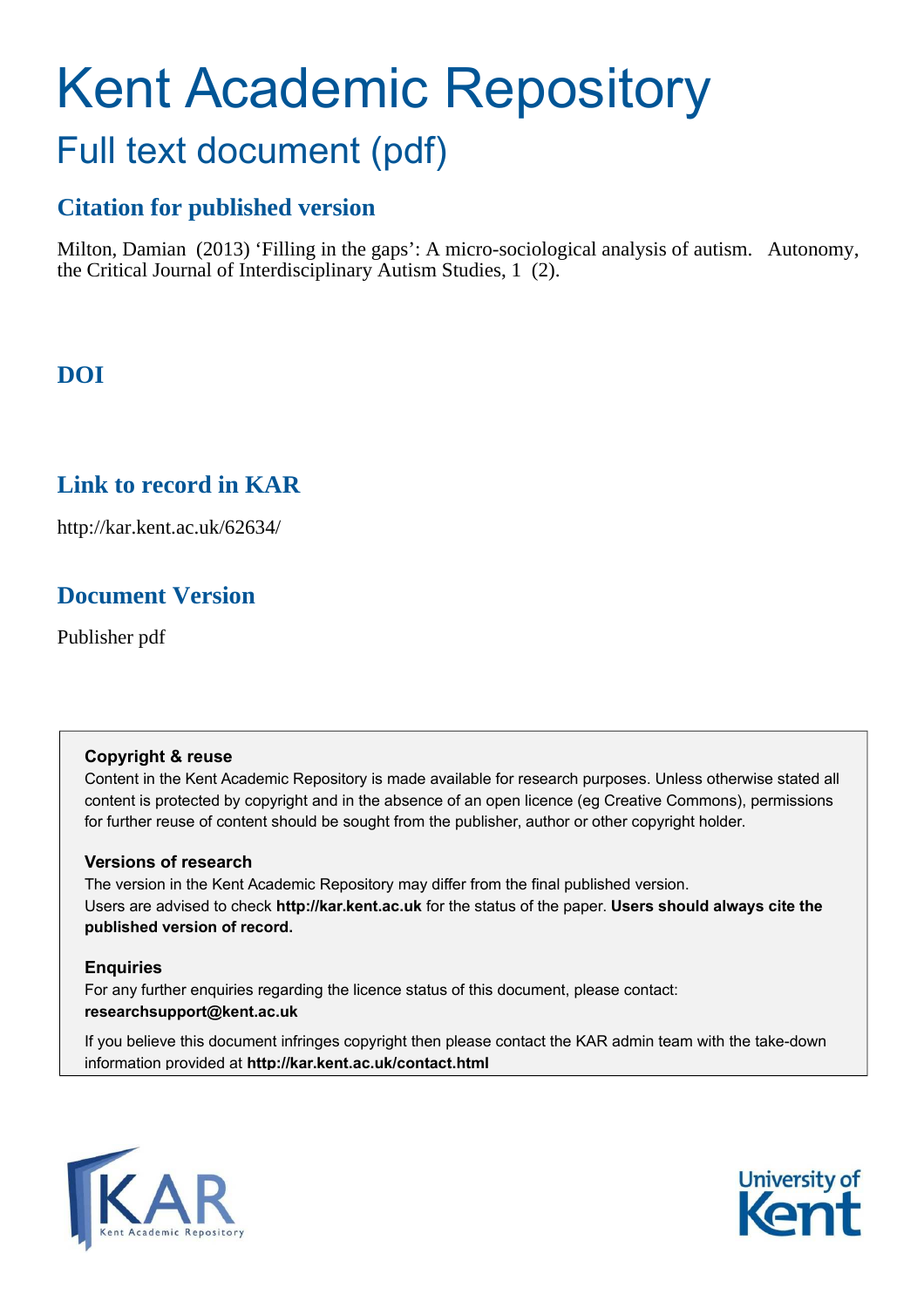

Autonomy, the Critical Journal of Interdisciplinary Autism Studies

## Volume 1. No. 2 'FILLING IN THE GAPS': A MICRO-SOCIOLOGICAL ANALYSIS OF AUTISM

#### October 15, 2013 By Damian E M Milton

#### Abstract:

When reviewing research related to autism, it is clear that it is dominated by biological and psychological concerns, with autism being defined as a developmental deviance, dysfunction, and deficit. Much of this research assumes a functionalist philosophy regarding deviations from statistical norms as pathological and in need of remediation. This research feeds into a hegemonic view of what constitutes 'normalcy', with critical social explanations being lost under the sheer mass of research from this viewpoint. Despite the ascendency of this functionalist philosophy, there is a growing concern regarding listening to 'autistic voices' from a phenomenological perspective (Biklen, 2005) and with regards to the wider social construction of autism (Nadesan, 2005; Timini et al. 2011). However, the study of autism on a micro-sociological level has been given precious little attention. This paper utilises the theories of Garfinkel (1967) and Goffman (1955, 1959, 1963, 1974) in particular, in order to question current ways of perceiving autism, highlighting issues concerning social interactions involving autistic people, and the stigma of autism, as well as deconstructing the 'myth' of a 'lack of empathy' (Baron-Cohen, 2008; 2011).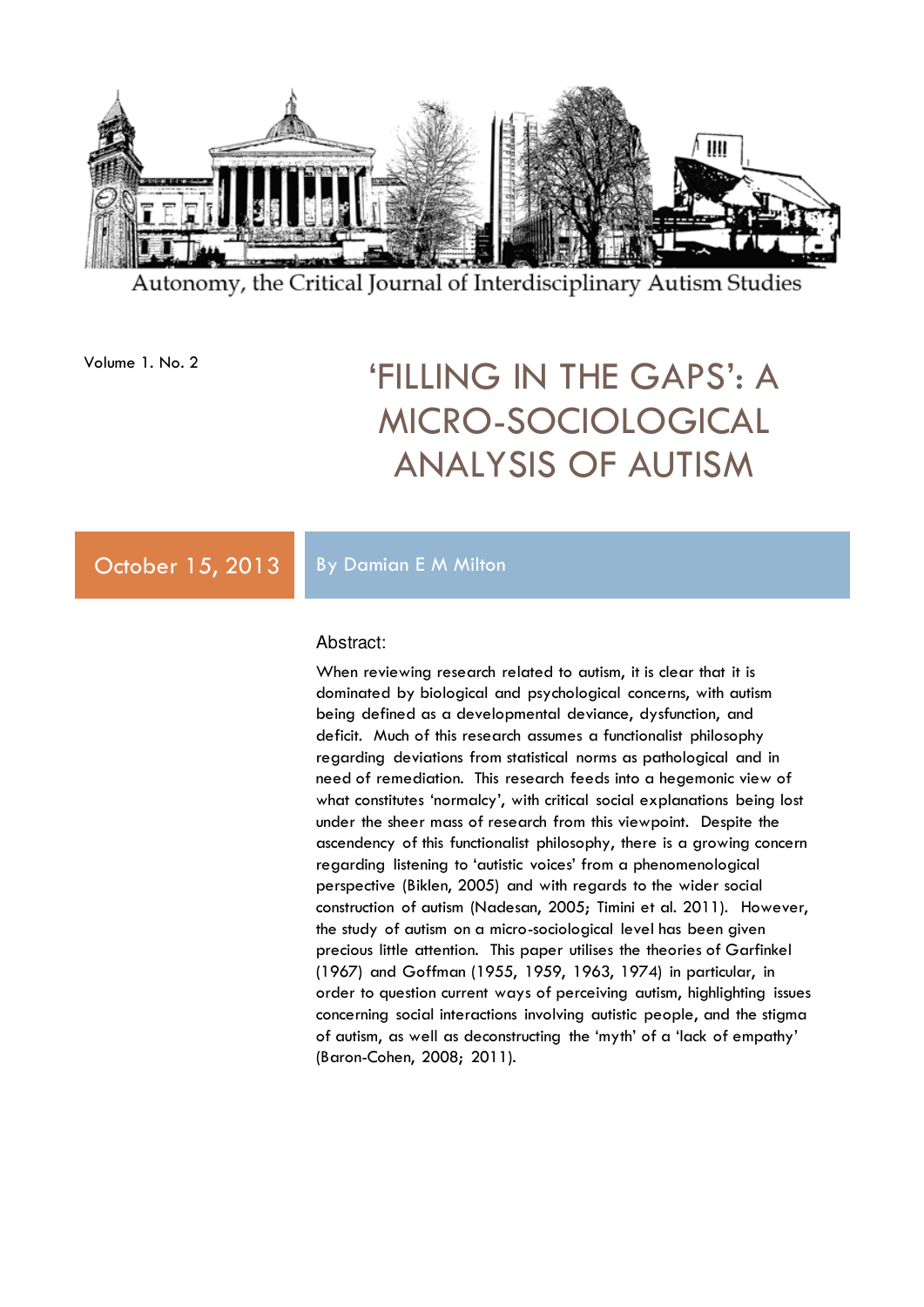# 'Filling in the Gaps': A Micro-Sociological Analysis of Autism

#### **By Damian E M Milton**

#### **Introduction**

A currently popular model for researching health issues is the 'biopsychosocial' (BPS) model of health (Engel, 1977). This model attempts to move beyond the traditional biomedical model of health that framed health and illness in terms of a biological deviation from 'normal' functioning, due to pathogens, developmental abnormalities, or injury. The BPS model looks beyond this reductionist framework to include psychological and social factors that affect health, with each factor interacting and impacting on each other. The model has been criticised however, for a lack of theoretical integration between these factors, and for simply stating an obvious fact (Pilgrim, 2002). Pilgrim (2002) also states that the BPS model has not been fully realised and that the biomedical model is still dominant.

When reviewing research related to autism, it is clear that it is dominated by biological and psychological concerns, with autism being defined as a developmental deviance, dysfunction, and deficit. Much of this research assumes a functionalist philosophy regarding deviations from statistical norms as pathological, and in need of remediation. This philosophy is taken for granted when looking at the social context of autism, in which autistic people are perceived to be socially abnormal and dysfunctional, with much policy related research taking an economic perspective of the 'cost of autism' (Knapp et al. 2009). This research feeds into a hegemonic view of what constitutes 'normalcy', with critical social explanations being lost under the sheer mass of research from this viewpoint.

"Although there is a biological aspect to this condition named autism, the social factors involved in its identification, representation, interpretation, remediation, and performance are the most important factors in the determination of what it means to be autistic, for individuals, for families and for society." (Nadesan, 2005, p. 2).

In the 'Ecological Systems Theory' developed by the psychologist Urie Brofenbrenner (1979), rather than examining the inner environment of the child, psychological development is seen within a context of wider social systems working at four levels: the microsystem (the immediate social environments that people inhabit), the mesosystem (where two microsystems interact), the exosystem (a broader social context which indirectly influences development), and the macrosystem (the wider social context). This theory forms a framework within which one can examine various levels of social context in the study of autism. Within the field of autism, there is a growing concern regarding listening to 'autistic voices' from a phenomenological perspective (Biklen, 2005) and with regard to the wider social construction of autism (Nadesan, 2005; Timini et al. 2011). However, the study of autism on a micro-sociological level has been given precious little attention. This paper utilises the theories of Garfinkel (1967) and Goffman (1955, 1959, 1963, 1974) in particular, in order to question current ways of perceiving autism, highlighting issues concerning social interactions involving autistic people, and the stigma of autism, as well as deconstructing the 'myth' of a 'lack of empathy' (Baron-Cohen, 2008; 2011).

#### **Ethnomethodology and Autism**

The ethnomethodological perspective was first formalised by Garkinkel (1967), as a development from phenomenological theory. The term 'Ethno' referring to the stock of commonsense knowledge available to a member of a society (e.g. the rules of a game of noughts and crosses), and 'Methodology' in this instance referring to the methods or strategies that people employ in different settings to make their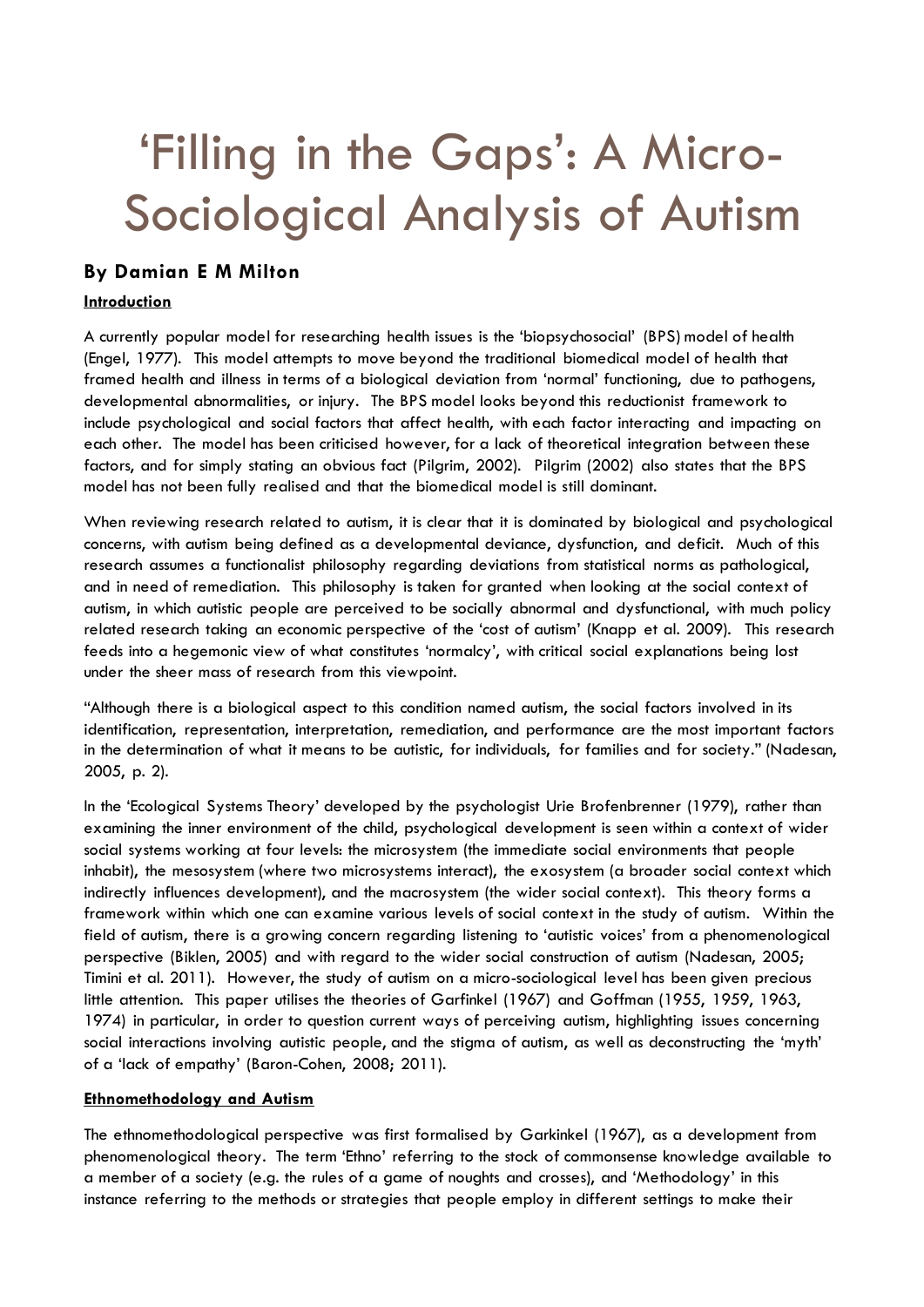intended meanings understandable (e.g. turn-taking in conversations). An ethnomethodologist suspends or abandons the belief that an actual social order exists, but rather, suggests that social reality is accomplished and continually constructed by 'skilled social actors'.

Through his 'breaching' experiments, Garfinkel (1967) deliberately violated social reality, in order to shed light on the methods used by people to construct and maintain social reality. Garfinkel (1967) argued that social reality was fragile in nature, and when the 'natural attitude' (the belief that everything is how one thinks it is and others perceive things in much the same way) is 'breached' people are put under a state of stress and do everything in their power to repair the breach. Reactions to breaching can be extreme, yet this also shows the importance people place on maintaining order in their views of the social world.

Rather than lacking a 'theory of mind', it is argued here that due to differences in the way autistic people process information, they are not socialised into the same shared 'ethno' as 'neurotypical' people, and thus 'breaches' in understanding happen all the time, leaving both in a state of confusion. The difference is that the neurotypical person can repair the breach, by the reassuring belief that approximately 99 out of 100 people still think and act like they do, and remind themselves that they are the 'normal' ones. For McGeer (2004) the 'theory of mind' deficit model of autism is a one-sided asymmetrical view of two people failing to understand one another, with the personal accounts of those diagnosed showing that the supposed lack of subjective awareness of self and others is simply untrue.

#### **The Myth of Empathy**

Ethnomethodologists such as Garfinkel (1967) and Cicourel (1974) suggest that interactions between individuals involve assumptions of 'normalcy', such as the assumption that others will behave in expected ways, and that when ambiguous meanings are found, they will either be deemed irrelevant to the interaction, or will be immanently explained. Such 'interpretive procedures' involve an inductive logical process, without which an individual would be uncertain of the meaning of the interaction, what was to happen next, and perceiving how others may be experiencing the interaction. According to Durig (1993), the impairments and abilities associated with autism can be seen with regard to the use of deductive and abductive reasoning, rather than inductive logic. For Durig (1993), deductive intellectual activities involve 'if-then' rules, especially those with a guaranteed outcome, such as numerical calculation, memorising information, or collecting objects, whilst abductive activities involve creativity and imagination. Durig's (1993) classification of autism as a preference/reliance on deductive logic (in particular) as opposed to inductive inference, gives an alternative way to conceptualise Baron-Cohen's (2008) 'empathisingsystemising' theory. Rather than a lack of 'theory of mind' or ability to empathise, Durig (1993) suggests that an apparent inability in this area comes from a different way of processing information, which does bear a resemblance to Baron-Cohen's (2008) conceptualisation of autistic strengths coming from an ability for 'splitting' and 'systemising', yet does not involve the need to use a concept of empathy. This formulation would also suggest that rather than being a 'core deficit', the appearance of a lack of 'theory of mind' would be a potential consequence of an individual processing interactions with others using deductive, rather than inductive logic.

According to Baron-Cohen (2011), a lack of intent to cause harm can co-exist with 'zero empathy', and suggests that this is the pattern found with autistic people, suggesting that they are 'zero positive', rather than 'zero negative' (as he suggests is the case with other neurological labels of pathology). This line of thinking however implies that a lack of empathy does not in and of itself lead to criminality or cruelty to others, but the intent to cause harm to others. Thus, if one were able to banish a lack of empathy, one would not banish cruelty. The formulation of 'zero negative' (and thus 'zero positive') does not make sense however, as the intent to cause harm would require some sense of understanding regarding the existence of others outside of oneself, as well as notions of cause and effect regarding one's actions on others. In other words, cruelty requires 'cognitive empathy' which is said to be lacking in the case of 'zero negative' individuals.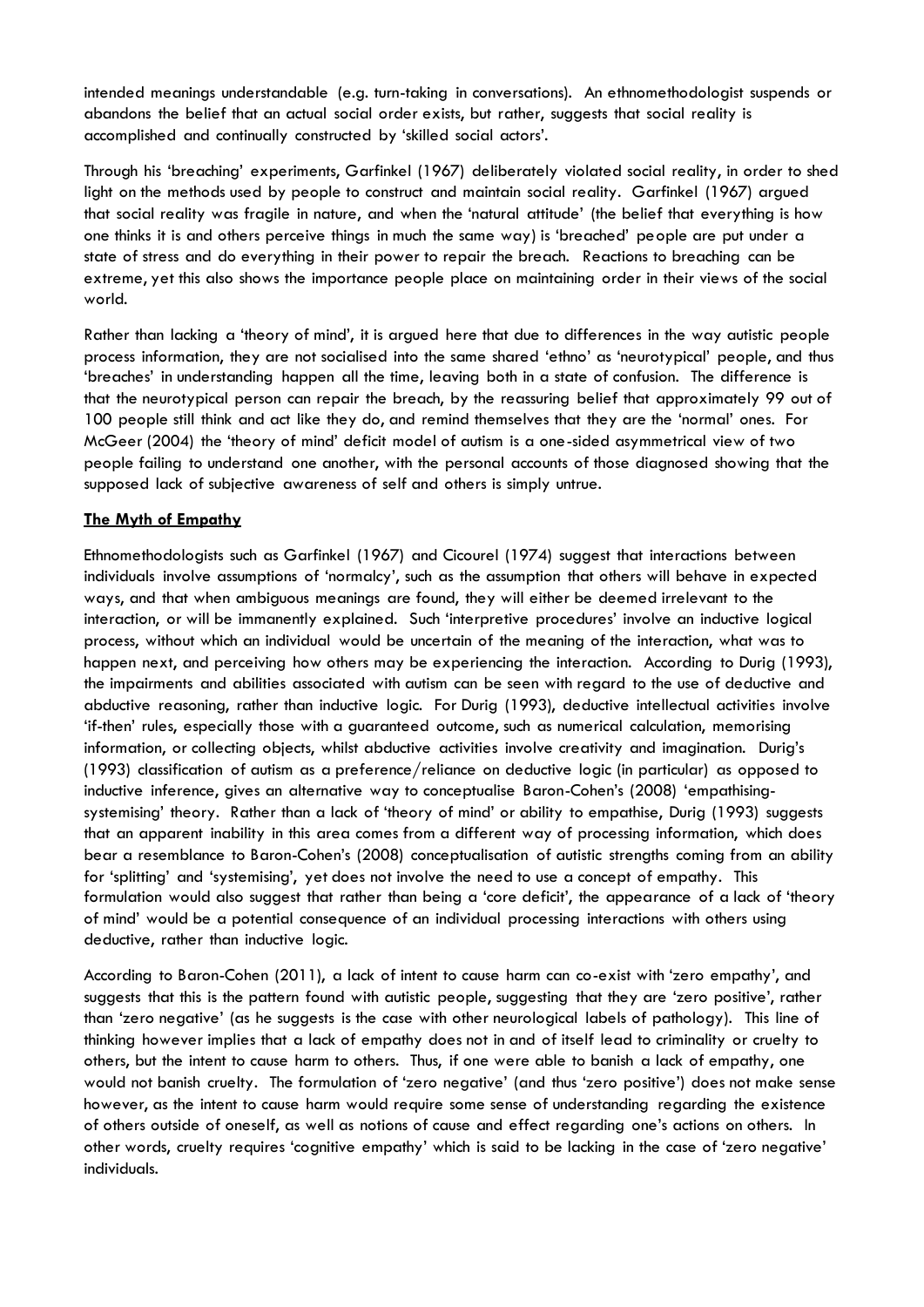The amount of apparent 'empathy' expressed by an individual (autistic or not) will vary depending on who they are interacting with, and the wider social context, on both their ability to understand the attention of others, and in emotional reactions to this information. It is argued here that 'empathy' is a convenient illusion, and the phenomenon that people speak of when referring to it has more to do with language and a sense of 'shared' cultural meanings/symbols (or their 'ethno'). It can be argued that neuro-typical people have no better understanding of how autistics think, than vice versa (McGeer, 2004). The philosopher Thomas Nagel (1981) wrote about the impossibility of understanding what it may be like to be a bat, yet this could be expanded to all other creatures, including humans. By looking at the breaching experiments of Garfinkel (1967), one can see the fragile nature of the social reality that people inhabit. Garfinkel argued that people have a tendency to 'fill in the gaps' in their perception in order to gain what they think is a full or whole picture. Due to differences in the way autistic people process information (whether it be monotropism, a weak drive toward central coherence, a lack of mirror neurons, or a lack of long-range connectivity in the brain), this 'filling of gaps' tends not to occur (at least to the same extent). Autistic people have a tendency to be more literal, and work upon what is tangible and present, thus conclusions are reached through available information (without 'filling in the gaps'). It is also interesting to note that these issues may well have been partly recognised in the work of Hans Asperger:

"Asperger may have believed that his patients lacked the natural attitude that constitutes the socially shared lifeworld, as understood phenomenologically." (Nadesan, 2005, pp. 76).

It has been suggested that a 'theory of mind' and empathy are essential to that which makes humans what they are. Thus, the characterisation of autistic people lacking such abilities suggests that they are somewhat less than fully human (Lawson, 2010), and when also linked to criminality and cruelty to others, brings back notions of the 'atavistic criminal'. It is argued here, that depicting autistic people as 'lacking empathy', is an inaccurate and potentially highly dangerous narrative to pursue.

#### **'Us' and 'Them'**

People have a tendency to align themselves to others within their 'in-group' and increase this bond through the denigration of 'out-groups' (Tajfel and Turner, 1979). Within interactions with others of an in-group, it can be easily shown that people have little compassion (or 'affective empathy') for 'outsiders'. Tajfel and Turner (1979) utilising 'minimal group experiments' found that this denigration also occurred, even when distinctions between groups were arbitrary.

According to the 'Social Identity Theory' of Tajfel and Turner (1979), individuals increase their self-image by identifying positively with a group to which they belong, but also by discriminating against the 'outgroup'. Tajfel and Turner (1979) suggested that stereotyping others was a normal cognitive process, in which there is a tendency to group phenomena together. In doing so, the differences between groups are exaggerated, along with similarities to those within the 'in-group', through a process of categorisation, identification, and comparison.

Link and Phelan (2001) suggest that stigma occurs through four social processes. Firstly, by human difference being labelled, secondly by dominant cultural ideology linking labelled individuals to undesirable characteristics, or negative stereotypes, thirdly a dislocation between groups establishes a distinction between 'us' and 'them', and lastly labelled individuals experience discrimination and a loss of status. In this conceptualisation, stigma is contingent upon differentials of social power.

#### **Stigma and Autism**

Durkheim (1895) was the first sociologist to consider stigma as a social phenomena:

"Imagine a society of saints, a perfect cloister of exemplary individuals. Crimes or deviance, properly socalled, will there be unknown; but faults, which appear venial to the layman, will there create the same scandal that the ordinary offense does in ordinary consciousnesses. If then, this society has the power to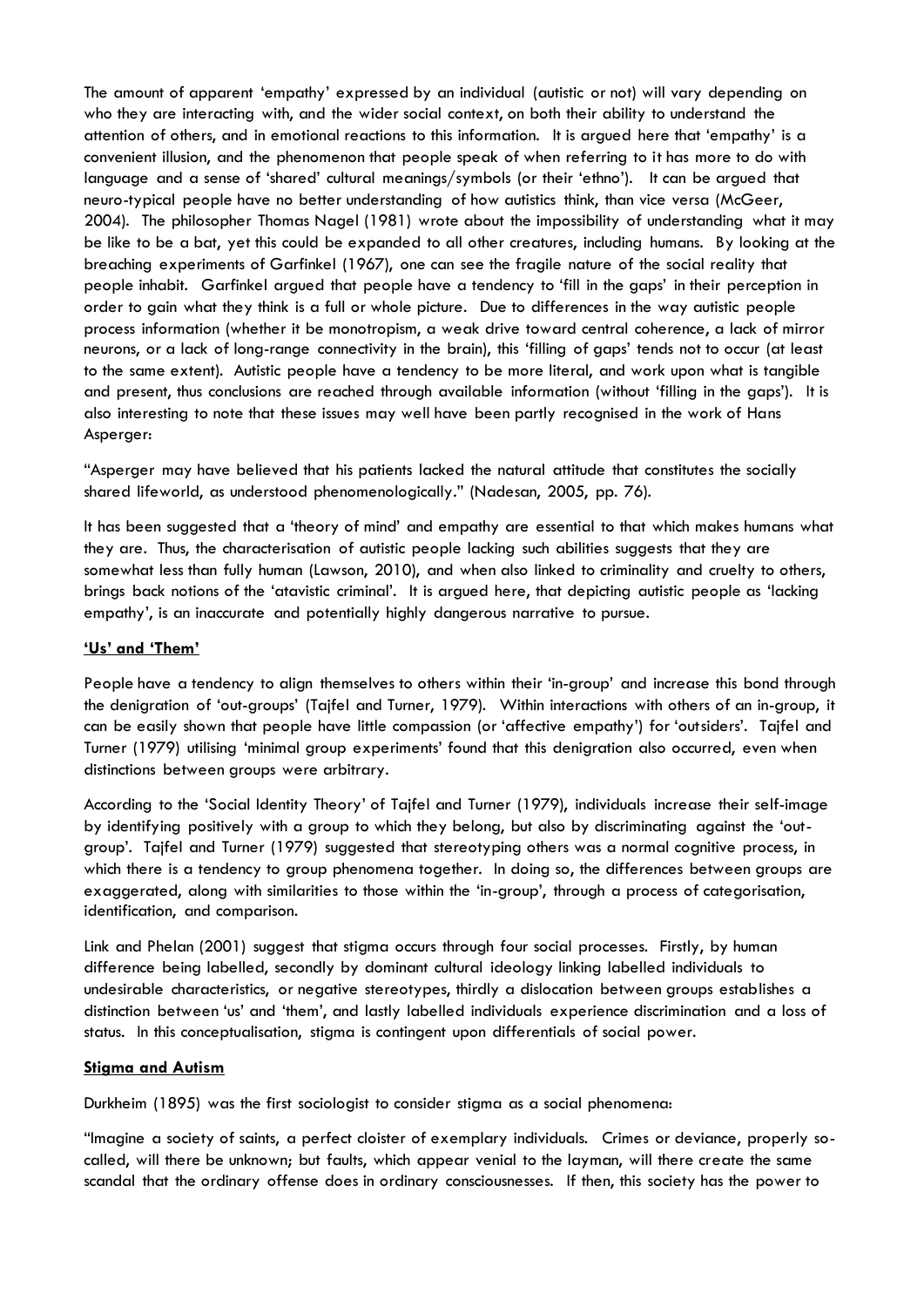judge and punish, it will define these acts as criminal (or deviant) and will treat them as such." (Durkheim, 1895).

In this early functionalist formulation of stigma and deviance, both are viewed as inevitable within human societies, and indeed functional for society in terms of maintaining a moral code of values, supporting the social norms of a society and the stability of society as a whole. Although this view has been criticised from a number of perspectives, it is interesting to note that Durkheim also argued that another function of deviance in society was to challenge society and open up possibilities for social change. For Durkheim, a society with an overly strict moral code of behaviour would be just as dysfunctional as an anomic society with a lack of such a 'consensus', an idea sadly lacking in much subsequent functionalist or New Right sociological theory (Parsons, 1951; Murray, 1990).

In the field of autism, such a functionalist view of society and an individual's place within it, are often taken for granted, depicting autistic people as a financial burden in need of correction and 'normalisation'. As Timini et al. (2011) argue, being viewed as 'normal' has become progressively harder to achieve:

"The desire to control, amend or even extinguish human behaviours that depart from an increasingly narrow stereotype of normality has bedevilled the history of psychiatry." (Timini et al., 2011, p. 8).

Lawson (2008) suggests that the discipline of psychology has largely conditioned social concepts of what it is to be 'normal', yet also highlights the role of media and big business in maintaining these concepts. Lawson (2008) calls for an expansion of what is considered 'normal', and suggests that society is intolerant and non-inclusive of difference, preventing the healthy development of a wide population of people. This can be seen as an attempt to reduce the social stigma attached to autism and difference more generally, yet without the abolishment of the label, as is suggested by Timini et al. (2011). Indeed, it is argued here that such a move would not extinguish discrimination against those currently deemed autistic. This can be shown by a recent study into autistic epidemiology in adults in England (Traolach et al., 2011), which found that of those exhibiting autism, none were formally diagnosed. Yet in comparison to non-autistics, were likely to have a lower level of education and employment, and to be more likely to be living in government housing.

According to Cottrell (1942, 1978), an interaction between two individuals involves each participant taking on the role of the other, and adjusting their behaviour to the responses of one another. Thus, an individual needs to both process incoming information, as well as developing a strategy of how to present themselves in a meaningful way. From Plato to Shakespeare, it has often been remarked that human social life is analogous with that of actors on a stage. This dramaturgical analogy was theoretically applied by Erving Goffman (1955, 1959, 1963, 1974) to the study of human interactions. Through this formulation, Goffman (1955, 1959, 1963) argued that social actors were involved in a continuous management of the impressions they give to others. For Goffman (1959, 1963), the ability to manage such impressions is fundamental for an individual to be considered 'normal' by others. Hence, those that exhibit autism, whether diagnosed or not, are likely to be considered abnormal and subsequently stigmatised.

To Goffman (1963), a stigma is an attribute, behaviour, or social category that is socially discrediting to the individual. Goffman (1963) described stigma as the gap between the actual social identity an individual inhabits in lived reality, and the 'virtual social identity' expected of them by an idealised social norm. Those who occupy such a social position can be classified as either 'discredited' or 'discreditable'. Those 'discredited' being those who have had their stigma revealed to others, or who are openly visible. The problem here in terms of impression management, is how to manage social interactions when one knows they are known to hold a stigmatising attribute which can affect interactions with others. For the 'discreditable', the stigma is not known about, and therefore impression management involves the concealment of stigma (known as 'passing'), and when to reveal information about the attribute and to whom. Goffman (1963) suggests that the stigmatised may well see themselves as 'normal', yet at the same time will realise that they are 'different' within the presence of 'normal' people. An identity that can cause social shame, and when internalised through a 'self-fulfilling prophecy'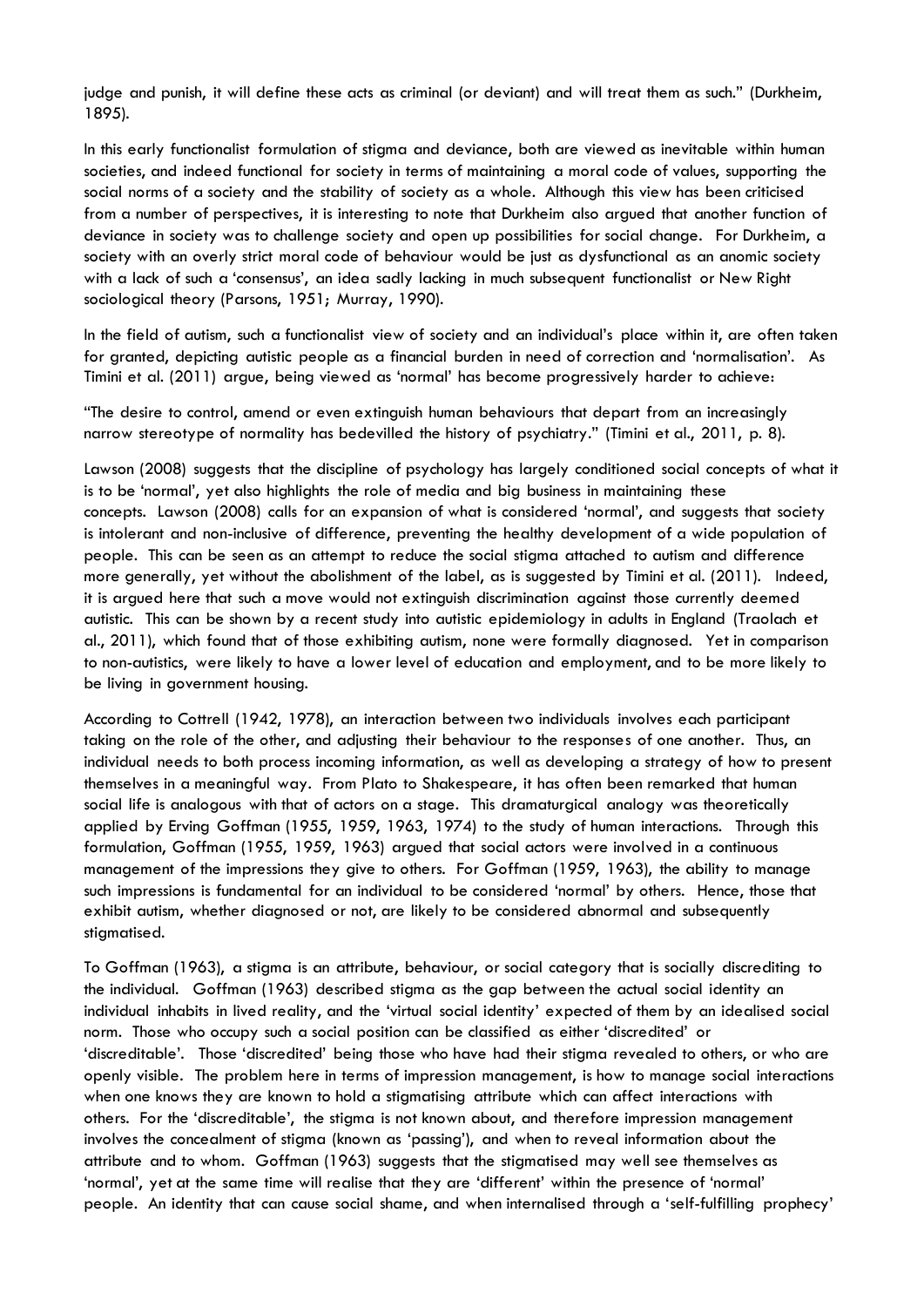(Becker, 1963) can lead to low self-esteem and even self-degradation. In the case of autism, amongst other perceived differences, it is the very ability to manage impressions that is viewed as abnormal and not meeting social expectation. Even those deemed 'high-functioning' and who with a great deal of conscious effort are able to 'pass as normal', can then be stigmatised as 'falsely' claiming their autistic status, and further disabled by not having their difficulties recognised.

Jones et al. (1984) expanded Goffman's ideas on stigma to six dimensions: the extent to which a stigma is concealable, whether the stigma becomes more prominent over time, the degree to which the stigma disrupts social interactions, the aesthetics of other's reactions to the stigma, the origin of the stigma (birth, accidental, or deliberate), and the danger perceived by others on how the stigma may affect them. Although all of these dimensions can affect autistic people to greater or lesser degrees, two of them are of particular interest: obviously, stigma that disrupts social interactions, yet increasingly, the stigma of perceived danger which can be linked to notions of a 'lack of empathy'.

#### **Concluding Remarks**

This paper has examined aspects of what it is to be autistic from a micro-sociological perspective, highlighting issues of social interaction and stigma. In so doing, it has shown some of the inadequacies of 'outsider' approaches that objectify the autistic subject from normative/functionalist perspectives, in particular the pernicious view of autistic people lacking 'empathy'. It is also anticipated that such reflections could lead to research utilising micro-sociological perspectives in conjunction with phenomenological and discursive methods.

#### **Bibliography**

Baron-Cohen, S. (2008) *Autism: The Facts.* London: Open University Press.

Baron-Cohen, S. (2011) *Zero Degrees of Empathy: A New Theory of Human Cruelty.* London: Penguin.

Becker, H. (1963) *Outsiders: Studies in the Sociology of Deviance.* New York: The Free Press.

Biklen, D. (2005) *Autism and the Myth of the Person Alone.* New York: New York University Press.

Brofenbrenner, U. (1979) *The Ecology of Human Development.* Cambridge: Harvard University Press.

Cicourel, A. (1974) *Cognitive Sociology.* Harmondsworth: Penguin.

Cottrell, L. (1942) "The Analysis of Situational Fields in Social Psychology", *American Sociological Review.* Vol. 7, pp. 370-382.

Cottrell, L. (1978) "Mead G. H. and Sullivan, H. S. – Unfinished Synthesis", *Psychiatry.* Vol. 41(2), pp. 151-162.

Durig, A. (1993) "The Microsociology of Autism", cited at http://www.autismresources.com/papers/microsocialogy\_of\_autism.txt, accessed on 14/04/11.

Durkheim, E. (1895/1982) *Rules of Sociological Method*. New York: The Free Press.

Engel, G. (1977) "The need for a new medical model: A challenge for biomedicine", *Science.* Vol. 196, pp. 129-136.

Garfinkel, H. (1967) *Studies in Ethnomethodology.* Englewood Cliffs: Prentice-Hall.

Goffman, E. (1955) "On Face-Work", *Psychiatry.* Vol. 18(3), pp. 213-231.

Goffman, E. (1959) *The Presentation of Self in Everyday Life.* New York: Doubleday.

Goffman, E. (1963) *Stigma: Notes on the Management of a Spoiled Identity.* Harmondsworth: Penguin.